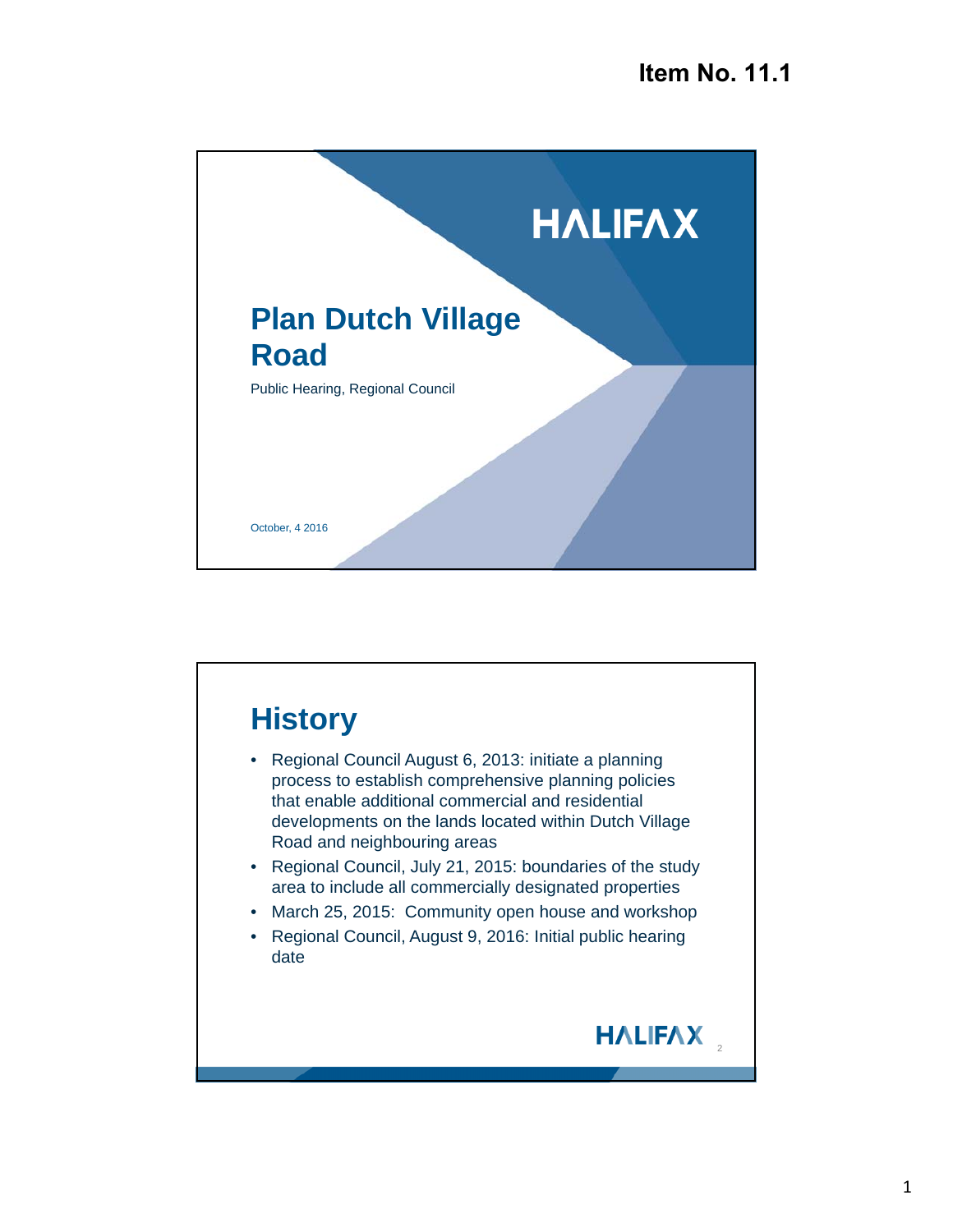

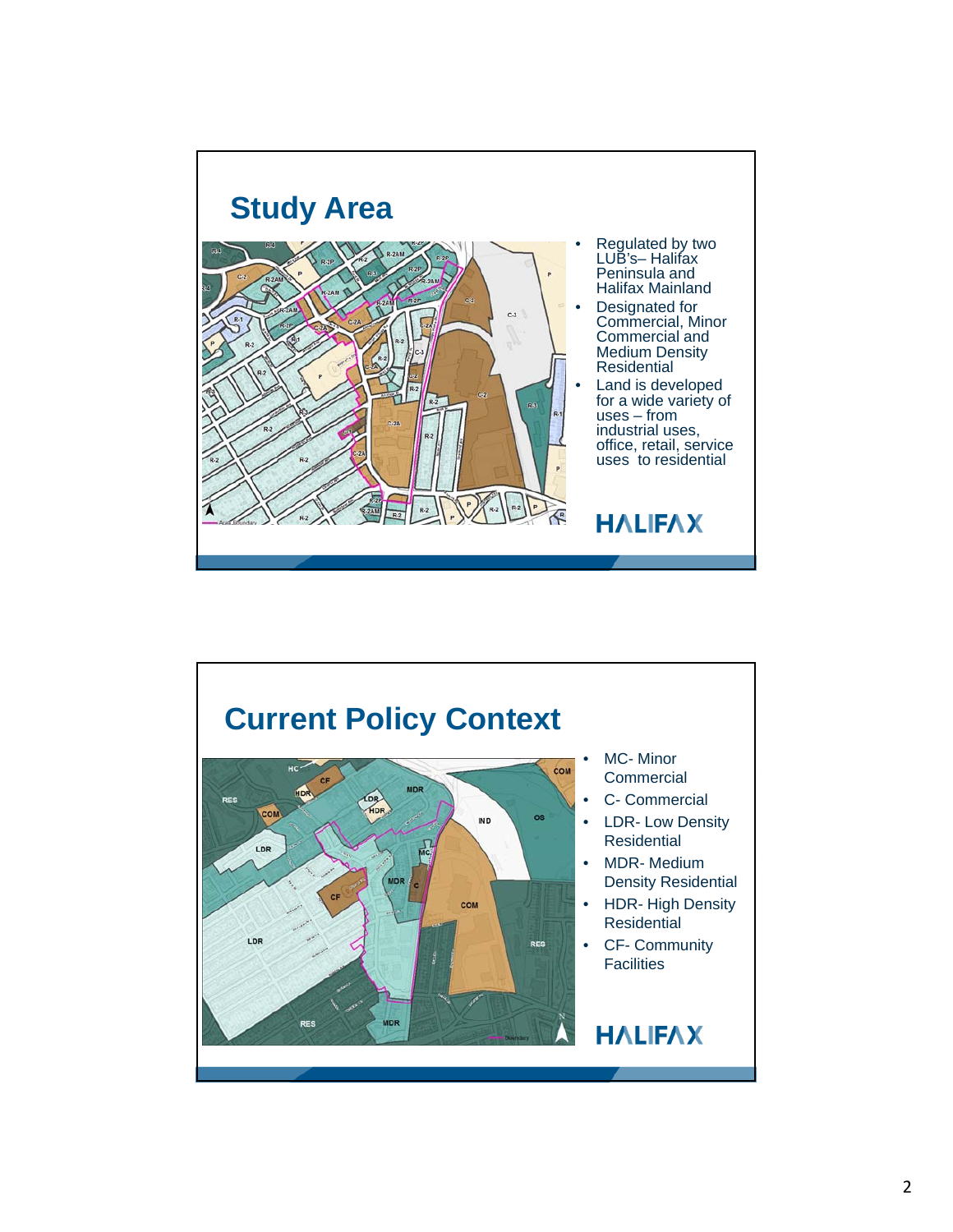

## **Demographics** • Population is increasing • Young population of renters • Moves more frequently than other parts of HRM • More likely to be a newcomer to Canada than the rest of HRM**HALIFAX**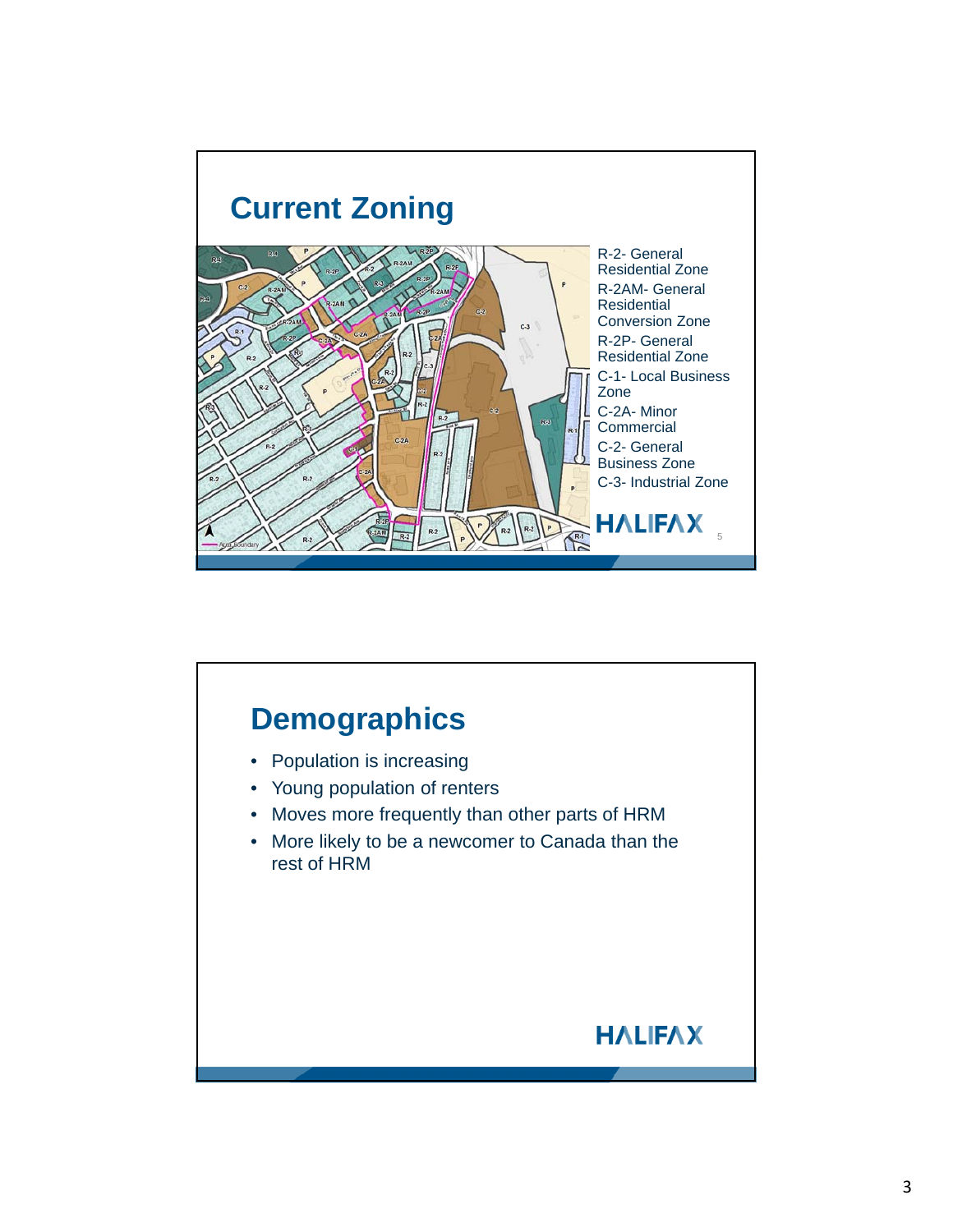

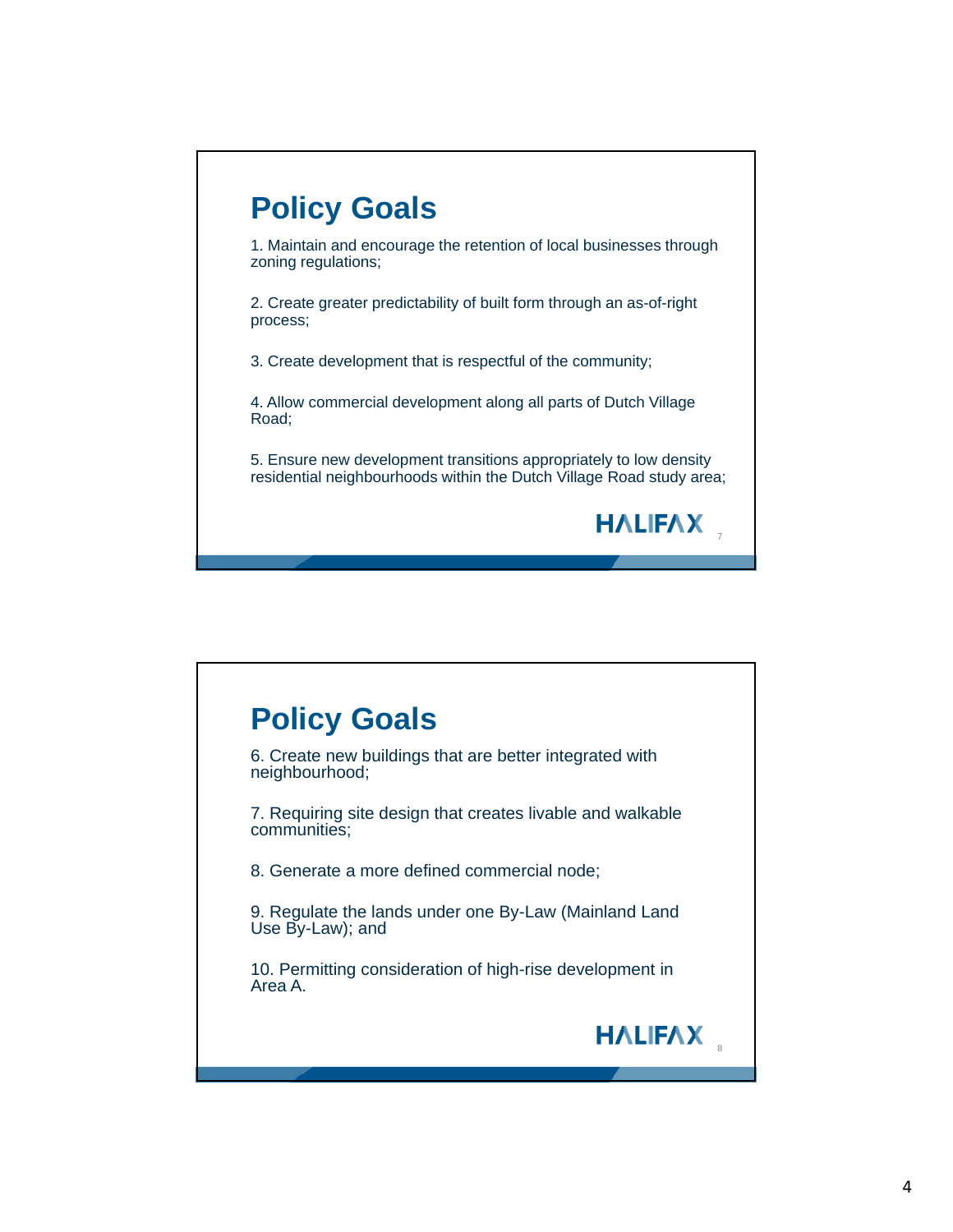

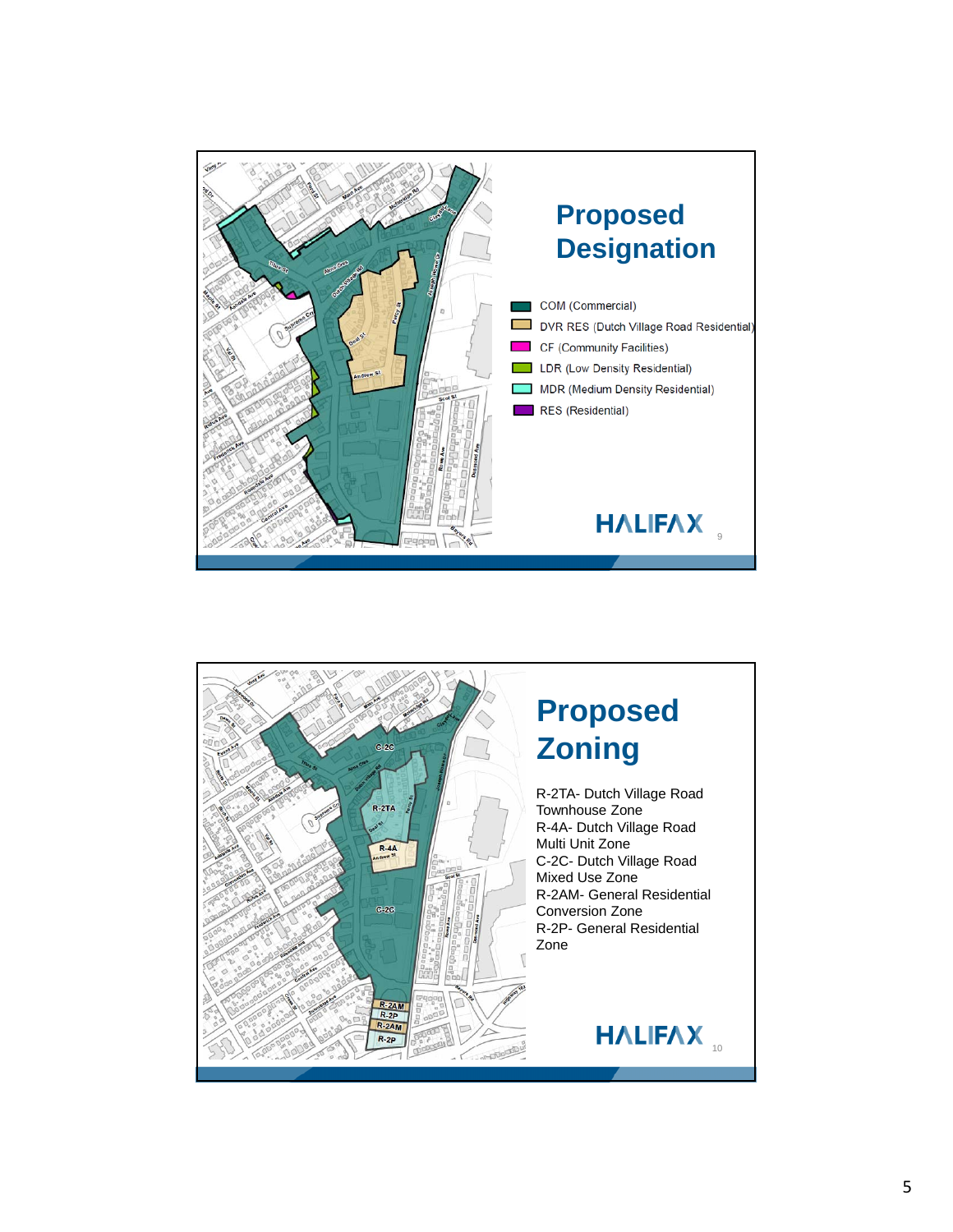## **Draft Residential Zones** • R-2TA- Dutch Village Road Townhouse Zone – Permits single unit, two unit, townhouse and stacked town house forms – Controls over unit width, maximum number of units and façade variation • R-4A- Dutch Village Road Multi Unit Zone – Permits single unit, two unit, townhouse, stacked town house and apartment house forms – Building depth 25 m and then building must step down and include landscaping and amenity space – Parking not permitted in the front yard – Landscaping requirements • Home occupation uses – Up to 50% of the floor are to a maximum

- Employees permitted
- No restrictions about where home occupation may occur

<sub>11</sub>

**HALIFAX** 

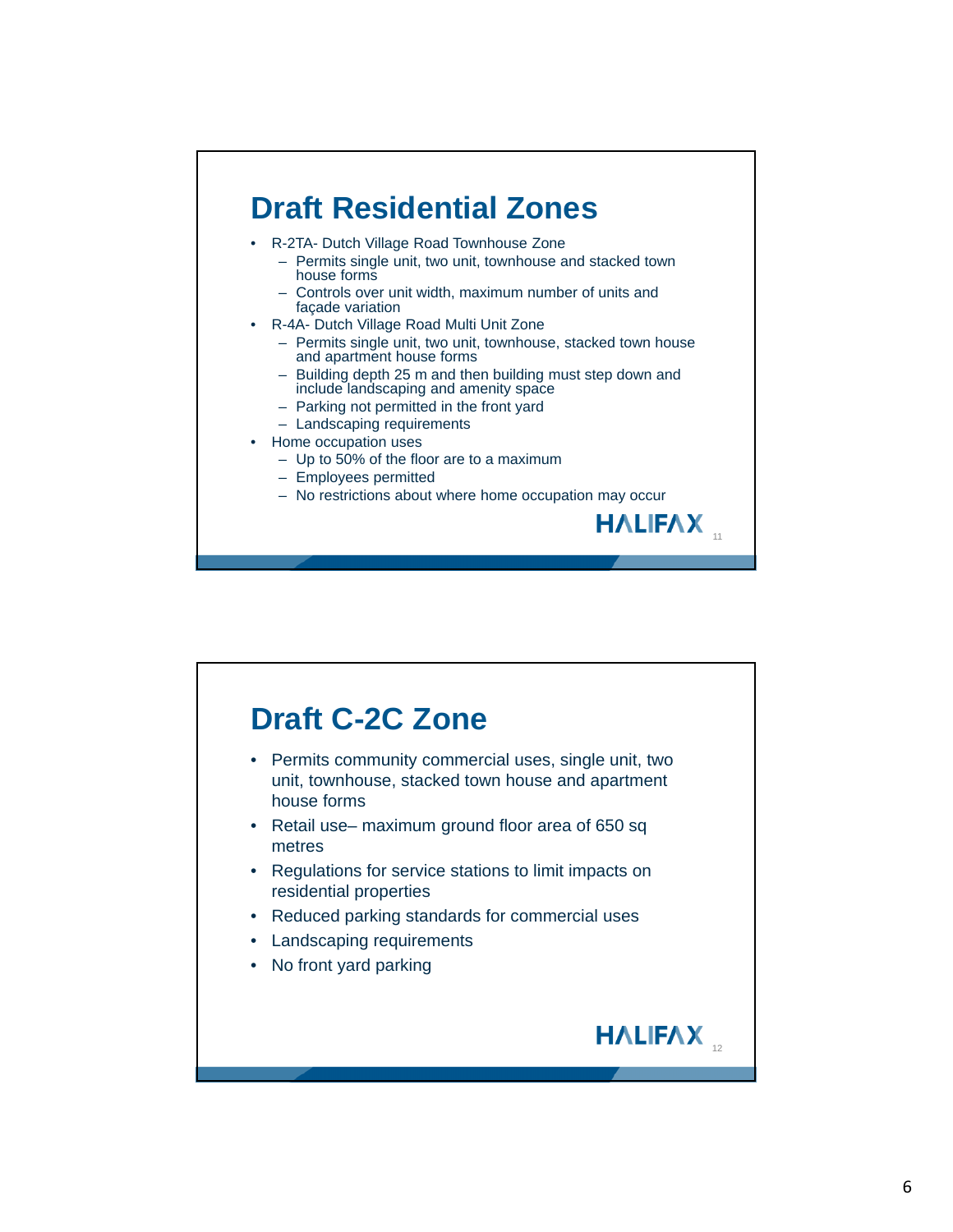## **Design Controls**

- Maximum front yard setback of 3 metres
- 4.5 m ground floor height for commercial buildings
- Building depth of 25 m
	- After 25 m, building steps down to 10.5 m
	- Landscaping and amenity space required on the roof

HALIFAX

- Side and rear yard setbacks of 3m
- Buildings required to be built along 65% of street frontage
- Restrictions on building materials

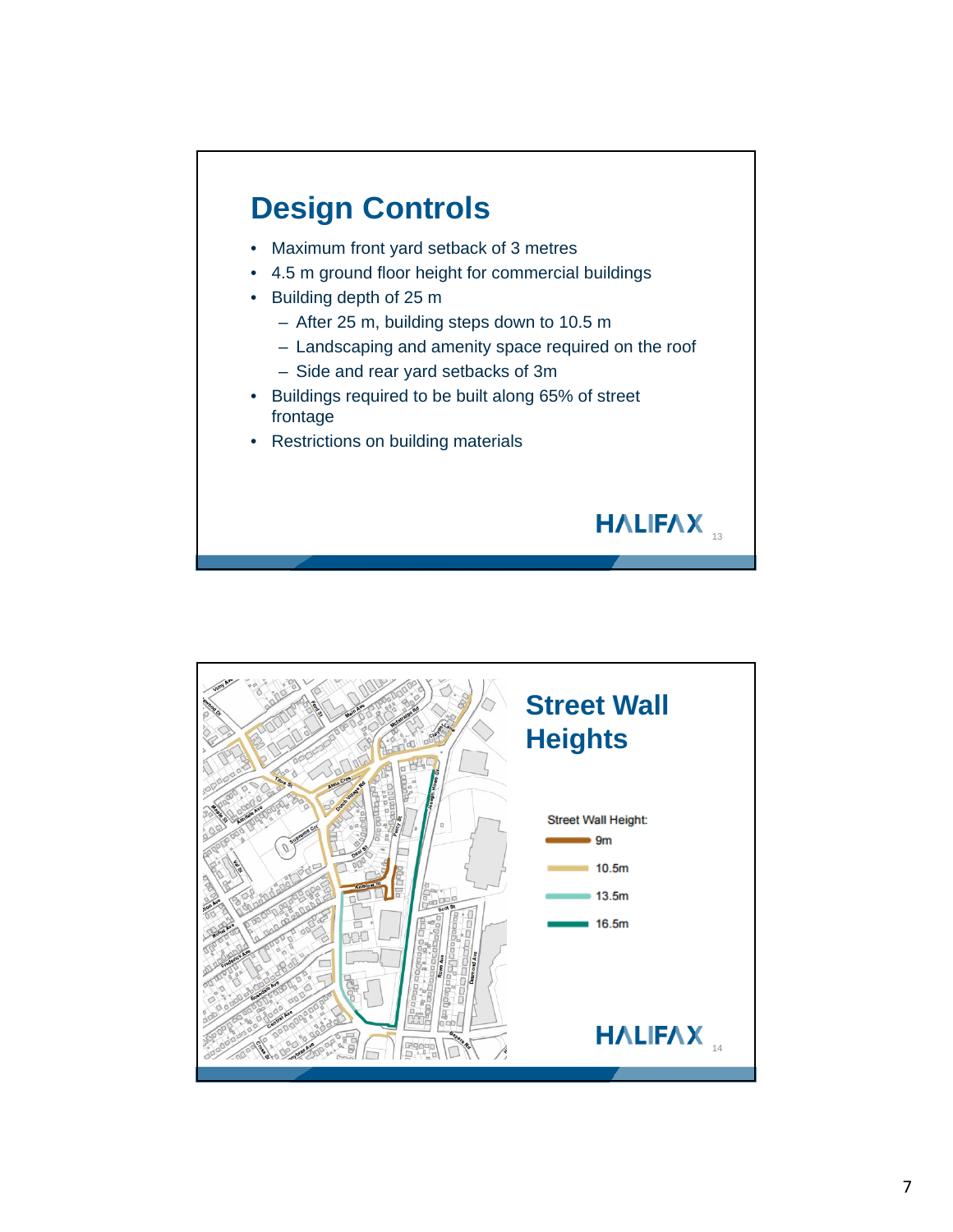

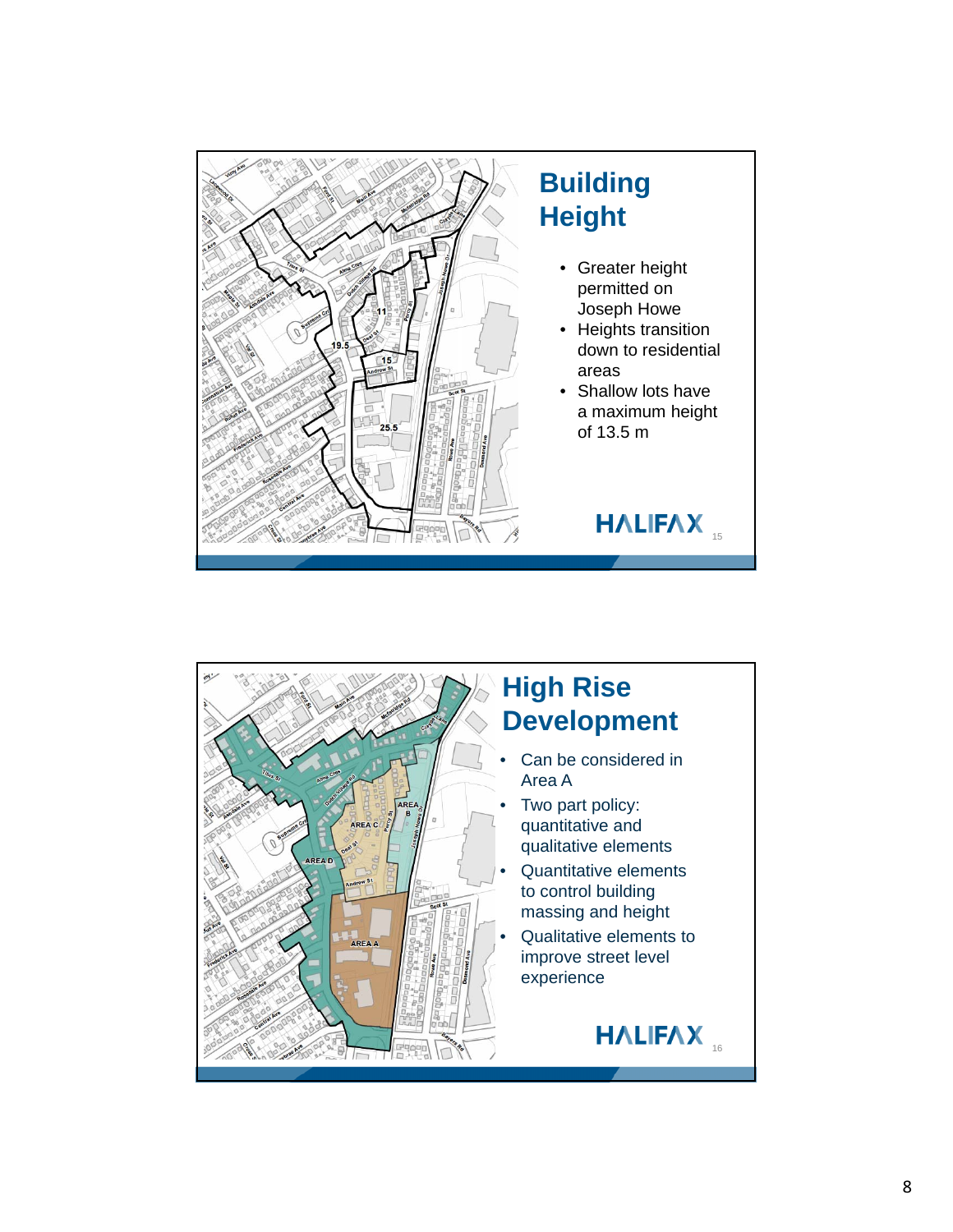